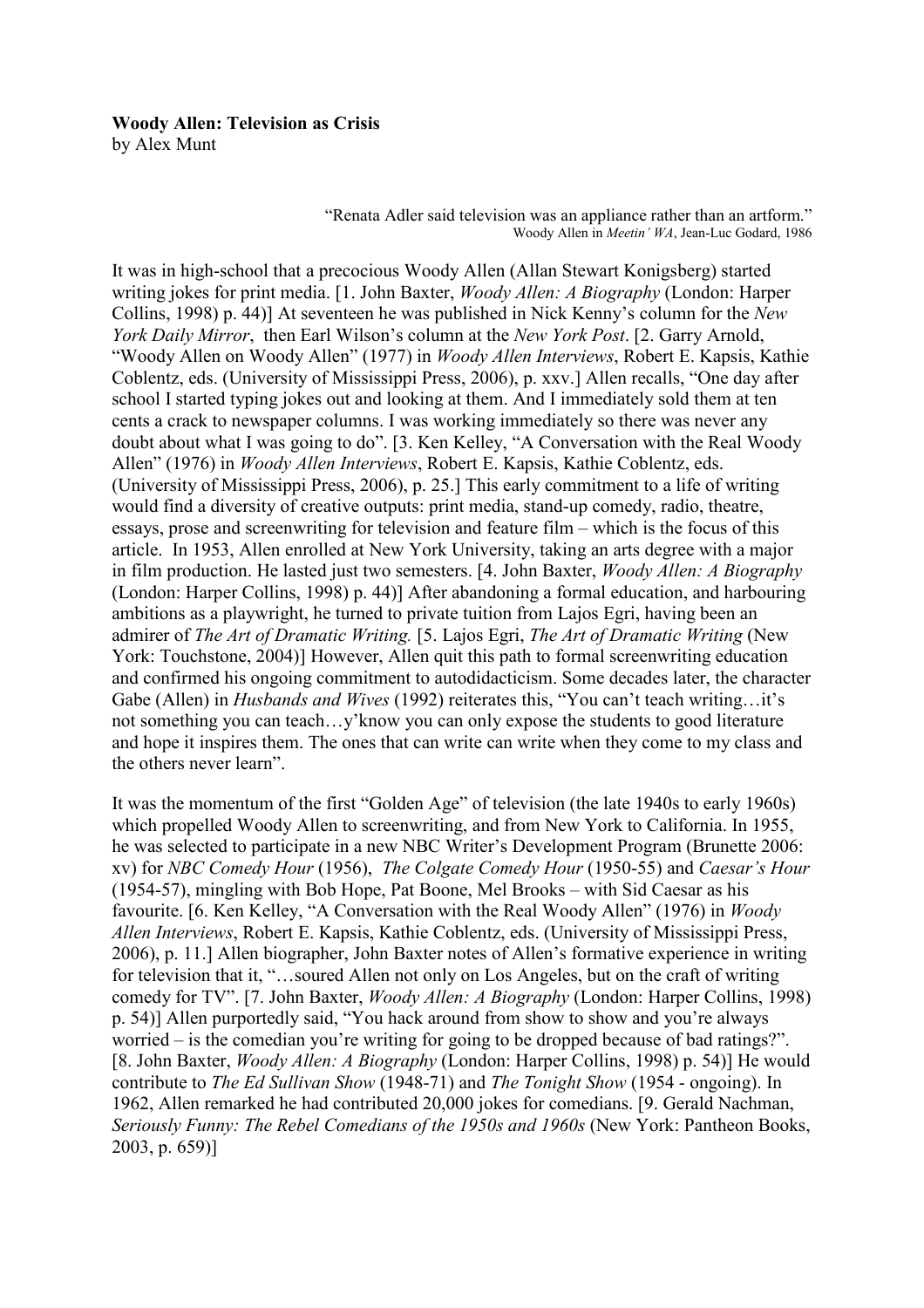Whilst writing for television induced career anxiety for Woody Allen, it nevertheless supplied the discipline often derived from the pressures of working within a commercial context. To Eric Lax, his official biographer, he recalls, "You have to dip your pen in blood" referring to the non-negotiable writing deadlines for live-comedy television. [10. *Eric Lax, Conversations with Woody Allen: his films, the movies, and moviemaking* (New York: Alfred A. Knopf, 2009) p. 79)] At this early phase of his career he was unsure whether to direct his talents towards the screen or stage, noting, "In those days a screenwriter was nothing, just an anonymous name whose work was butchered. And a playwright was a big deal". [11. *Eric Lax, Conversations with Woody Allen: his films, the movies, and moviemaking* (New York: Alfred A. Knopf, 2009) p. 87)] Allen fled Los Angeles, and writing for the networks, to return to New York in order to focus on his own projects, including plays and comic material. In 1964, the film producer Charles K. Feldman attended one of Allen's stand-up appearances, which led to an offer to write (and perform) in *What's New Pussycat* (Clive Donner, 1965). Allen's mentors, then long-term producers, Jack Rollins and Charles H. Joffe would oversee his transition to feature film: first as a screenwriter/actor then screenwriter/actor/director. [12.] John Baxter, *Woody Allen: A Biography* (London: Harper Collins, 1998) p. 85)] As an American film auteur, Woody Allen's œuvre remains unrivalled with respect to the sheer volume of his artistic production.

Today, Woody Allen's career lies in a beleaguered state with the resurgence of allegations of the sexual assault of his adoptive daughter Dylan Farrow in 1992. With the momentum of the Me Too movement and with the advent of 'cancel culture' - Amazon promptly terminated a multi-project deal and quickly shelved distribution plans for *A Rainy Day in New York* (2019). A move that has resulted in litigation. [13. Erik Gardner and Tatiana Siegel, "Can Amazon Get Out of its Woody Allen Deal? It's complicated," *The Hollywood Reporter*, 13 February 2019, [https://www.hollywoodreporter.com/thr-esq/can-amazon-get-woody-allen](https://www.hollywoodreporter.com/thr-esq/can-amazon-get-woody-allen-deal-it-s-complicated-1186057)[deal-it-s-complicated-1186057\]](https://www.hollywoodreporter.com/thr-esq/can-amazon-get-woody-allen-deal-it-s-complicated-1186057) Meanwhile, the film has found alternative distribution in Europe (outside the United States) and Allen has returned to production, in Spain, for his 51<sup>st</sup> film with Mediapro studios.

## **TELEVISION AS CAREER CRISIS**

Woody Allen's experience in writing comedy for network television in Los Angeles, in the late 1950s, would provide him material which would inform his transition to 'serious' films and contributing to his 'classic' mid-career period, from the late 1970s to early 1990s. The creative 'trauma' of his relatively brief career in industrial television production would find shape in the creative crisis' of metropolitan protagonists. This key motif of creative career crisis, in television, relates to the notion of authenticity in career choice and the conflict in the marriage of art and commerce. In addition, the geography of television production on the West Coast, and the brazen spirit of Los Angeles, is set against the 'Old World' elegance of New York City. In the films of Woody Allen, in his mid-career, television is used as a demarcation of cultural value, taste and authenticity – with television (as entertainment) at one spectrum, and cinema (as art) on the other.

**\* \* \***

The screenplay for *Annie Hall* (1977) was co-written by Woody Allen and Marshall Brickman, a collaboration which extended to *Manhattan* (1979) and *Manhattan Murder Mystery* (1993). *Annie Hall* traces a "nervous romance" (the original tagline for the film) between comedian Alvy Singer (Allen) and Annie Hall (Diane Keaton). [14. Donald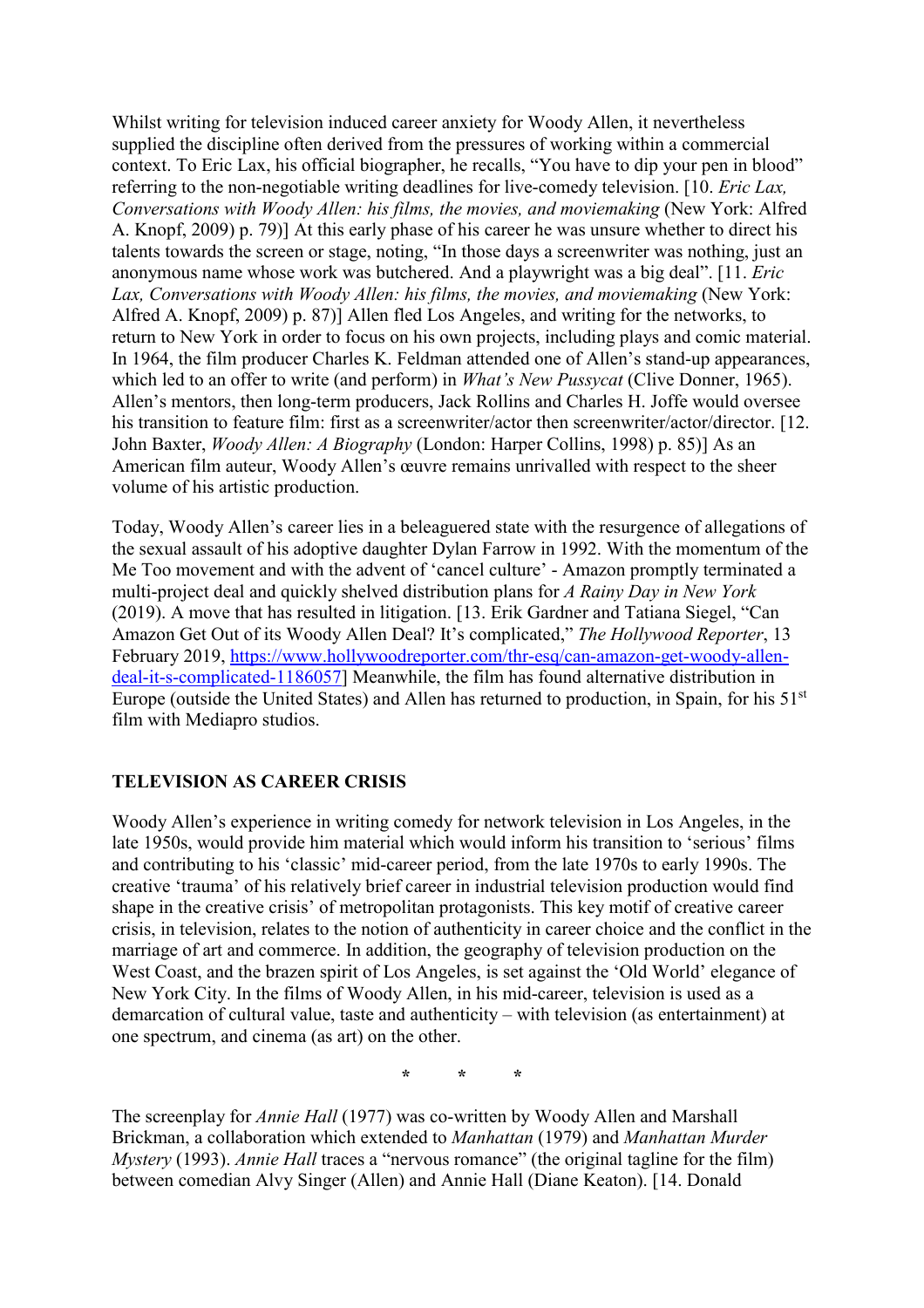Liebenson, "The *Annie Hall* That Might Have Been: Inside Woody Allen's Anhedonia," *Vanity Fair*, 20 April 2017, [https://www.vanityfair.com/hollywood/2017/04/annie-hall-40th](https://www.vanityfair.com/hollywood/2017/04/annie-hall-40th-anniversary-woody-allen-carol-kane-marshall-brickman)[anniversary-woody-allen-carol-kane-marshall-brickman\]](https://www.vanityfair.com/hollywood/2017/04/annie-hall-40th-anniversary-woody-allen-carol-kane-marshall-brickman) Vincent Canby, reviewing the film at the time of its release, saw the influence of Allen's auteur-hero Ingmar Bergman: "essentially, Woody's *Scenes from a Marriage*, though there is no marriage". Canby notes the distinctive chronology of the film which "… moves back and forth in time according to Alvy's recollections". [15. Vincent Canby, "Allen at His Best," *The New York Times*, 21 April 1977,

[https://archive.nytimes.com/www.nytimes.com/packages/html/movies/bestpictures/annie](https://archive.nytimes.com/www.nytimes.com/packages/html/movies/bestpictures/annie-re.html?scp=2&sq=%2522annie%2520hall%2522%2520and%2520%2522vincent%2520canby%2522&st=cse)[re.html?scp=2&sq=%2522annie%2520hall%2522%2520and%2520%2522vincent%2520can](https://archive.nytimes.com/www.nytimes.com/packages/html/movies/bestpictures/annie-re.html?scp=2&sq=%2522annie%2520hall%2522%2520and%2520%2522vincent%2520canby%2522&st=cse) [by%2522&st=cse\]](https://archive.nytimes.com/www.nytimes.com/packages/html/movies/bestpictures/annie-re.html?scp=2&sq=%2522annie%2520hall%2522%2520and%2520%2522vincent%2520canby%2522&st=cse) Brickman assessed an early cut of the film as: "like the raw material from which a film could be assembled – from which two or three films could possibly be assembled" [16. John Baxter, *Woody Allen: A Biography* (London: Harper Collins, 1998) p. 251)] *Annie Hall* was a film also "written" in post-production, as we can see by the account of the film's editor Ralph Rosenblum in *When the Shooting Stops… The Cutting Begins: A Film Editor's Story* [17. Ralph Rosenblum and Robert Karen, *When the Shooting Stops …The Cutting Begins: A Film Editor's Story* (New York: De Capo Press, 1986)] Canby addresses the use of Allen's narrative ellipsis in the film, saying, "Singer never commits himself enough to allow Annie Hall to give up her apartment and move in with him. Just why, we aren't told, though we can make guesses on the basis of the information furnished". [18. Vincent Canby, "Allen at His Best," *The New York Times*, 21 April 1977, [https://archive.nytimes.com/www.nytimes.com/packages/html/movies/bestpictures/annie](https://archive.nytimes.com/www.nytimes.com/packages/html/movies/bestpictures/annie-re.html?scp=2&sq=%2522annie%2520hall%2522%2520and%2520%2522vincent%2520canby%2522&st=cse)[re.html?scp=2&sq=%2522annie%2520hall%2522%2520and%2520%2522vincent%2520can](https://archive.nytimes.com/www.nytimes.com/packages/html/movies/bestpictures/annie-re.html?scp=2&sq=%2522annie%2520hall%2522%2520and%2520%2522vincent%2520canby%2522&st=cse) [by%2522&st=cse\]](https://archive.nytimes.com/www.nytimes.com/packages/html/movies/bestpictures/annie-re.html?scp=2&sq=%2522annie%2520hall%2522%2520and%2520%2522vincent%2520canby%2522&st=cse) For Woody Allen, *Annie Hall* was a step into the unknown. Allen stated at the time: "I was consciously trying for a more sentimental kind of film. The earlier ones were just for laughs, and I realize I might be safer sticking with that approach". [19. Garry Arnold, "Woody Allen on Woody Allen" (1977) in *Woody Allen Interviews*, Robert E. Kapsis, Kathie Coblentz, eds. (University of Mississippi Press, 2006), p. 30.]

In *Annie Hall* the medium of television is present in multiple ways. Early in the film Allen inserts videotape material of himself from an appearance on the *The Dick Cavett Show* (1968). This use of archival television footage is used to imbue Alvy's status as a successful comedian with a public profile. The screenplay for *Annie Hall* has been described colloquially as, "pages from the life of Woody Allen, as "adapted by" Allen and Brickman". [20. Robert Hatch, "Annie Hall," *The Nation*, 8 January 2009, [https://www.thenation.com/article/annie-hall/\]](https://www.thenation.com/article/annie-hall/) The link between Alvy-as-Allen returns when a man on the street recognises Alvy from an appearance on *The Tonight Show Starring Johnny Carson* (1962-1992) – much to the chagrin of Alvy unimpressed by this unwanted public attention – whilst waiting for Annie. She arrives late and they are forced to wait in line for the film and suffer quasi-intellectual "pontifications" (in Alvy's dialogue) of an academic standing in line with them. Passing time, he announces that the demise in modern culture: 'Y'know what it is? It's the influence of television'. He informs Alvy he has authority in this pronouncement – since he teaches a course at Columbia called 'TV, Media & Culture'. He cites Marshall McLuhan's *Understanding Media* yet he muddles its theoretical framework to describe television as a 'hot' medium. [21. Marshall McLuhan, *Understanding Media: The Extensions of Man* (New York: McGraw-Hill, 1964)] An exasperated Alvy is forced to then to (literally) drag in the real McLuhan (playing himself) as expert witness who states, 'You know nothing of my work…' Alvy: 'If life were only like this.' Next, we see the credits for *The Sorrow and the Pity* (Marcel Ophüls, 1969) which sets up the dialectic between television (as entertainment) and film (as art) which would present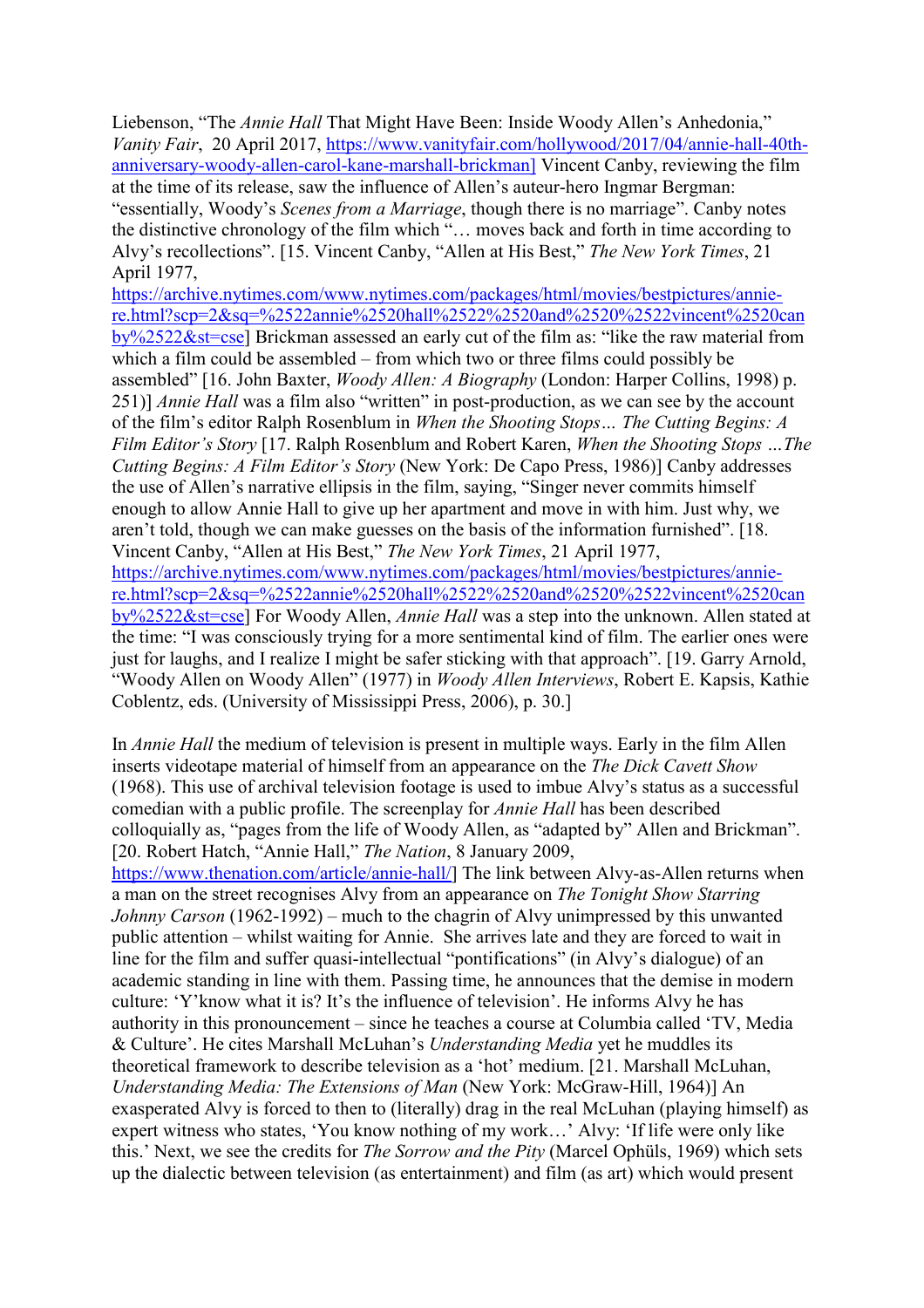as a key motif in Allen's mid-career. In this scene Allen also chooses to stage dialogue between Alvy and Annie in front of a poster for Bergman's *Face to Face* (1976). He confirmed to Ken Kelley, from *Rolling Stone*, "…really the only ones I have any interest in at all are Bergman, Antonioni, Renoir, Bunuel – basically serious stuff." [22. Ken Kelley, "A Conversation with the Real Woody Allen" (1976) in *Woody Allen Interviews*, Robert E. Kapsis, Kathie Coblentz, eds. (University of Mississippi Press, 2006), p.xi.]

#### IMAGE 1

## Alvy (Allen) with Marshall McLuhan in *Annie Hall* (1977)

In *Annie Hall* Alvy and his friend Rob (Tony Roberts) share careers in television. Rob attempts to lure him to California with the promise, "All of show business is out there." Alvy's retort: "I don't want to live in a city where the only cultural advantage is where you can make a right turn on a red light." For Vincent Carnby, Woody Allen represents "the first major American filmmaker ever to come out of a saloon", his screenplays idiosyncratic as a remediated form of stand-up comedy. [23. Vincent Canby, "Allen at His Best," *The New York Times*, 21 April 1977,

[https://archive.nytimes.com/www.nytimes.com/packages/html/movies/bestpictures/annie](https://archive.nytimes.com/www.nytimes.com/packages/html/movies/bestpictures/annie-re.html?scp=2&sq=%2522annie%2520hall%2522%2520and%2520%2522vincent%2520canby%2522&st=cse)[re.html?scp=2&sq=%2522annie%2520hall%2522%2520and%2520%2522vincent%2520can](https://archive.nytimes.com/www.nytimes.com/packages/html/movies/bestpictures/annie-re.html?scp=2&sq=%2522annie%2520hall%2522%2520and%2520%2522vincent%2520canby%2522&st=cse) [by%2522&st=cse\]](https://archive.nytimes.com/www.nytimes.com/packages/html/movies/bestpictures/annie-re.html?scp=2&sq=%2522annie%2520hall%2522%2520and%2520%2522vincent%2520canby%2522&st=cse) Later in the film Alvy reluctantly visits Los Angeles. He is chaperoned by Rob and as they drive through Beverly Hills Alvy delivers a sarcastic response to the new surrounds: "The architecture is really consistent. There's French next to Spanish, next to Tudor, next to Japanese." Next to him, Annie attests, "It's so clean out here." "Because they don't throw garbage away, they make it into TV shows," says Alvy. With this dialogue Allen equates the physical city of Los Angeles, whose postmodern bricolage forms a *heteropolis* via Charles Jencks, with the pop-aesthetics of television entertainment. [24. Charles Jencks, *Heteropolis: Los Angeles, the Riots and the Strange Beauty of Hetero-architecture* (London: Academy Editions, 1993)] Alvy's point of view through the car windscreen is a montage of commercial architecture: a food trailer in the form of a giant hotdog; the flimsy cardboardlike architecture of a Fatburger franchise and cinemas showing *Messiah of Evil* (Willard Huyck and Gloria Katz, 1973) and *House of Exorcism* (1975). For Allen, the physical fabric of the city represented as grotesque kitsch, doubles for the virtualised medium of "cheap" television entertainment. Alvy accompanies Rob to his production studio. Rob instructs the sound engineer to add more "canned" laughter for the soundtrack: a "medium-sized chuckle" here and there. Alvy protests: "Nobody laughs at it because your jokes aren't funny." He removes his glasses, rubs his eyes and says he feels unwell.

**\* \* \***

Woody Allen revisits the notion of television as a medium fuelled by "fake laughs" in *Manhattan* (1979) two years later – in a screenplay also co-written by Marshall Brickman. This time Allen's proxy is Isaac Davis, a television comedy writer in the midst of a career crisis. In the studio, Isaac (Allen) waves his arms around in frustration. The show is called *Human Beings*. He says, "It's antiseptic... It's not funny... there's not a legitimate laugh in that." Isaac declares that "fake laughs" are for "an audience raised on television" framing a career in television as an inauthentic creative pursuit. Isaac adds, 'standards have been systematically lowered over the years. These guys sit in front of their sets and the gamma rays knocking out the white cells of their brains out'. Here, Allen extends his view of the medium towards a Cronenbergian body-horror appraisal of the physical (in addition to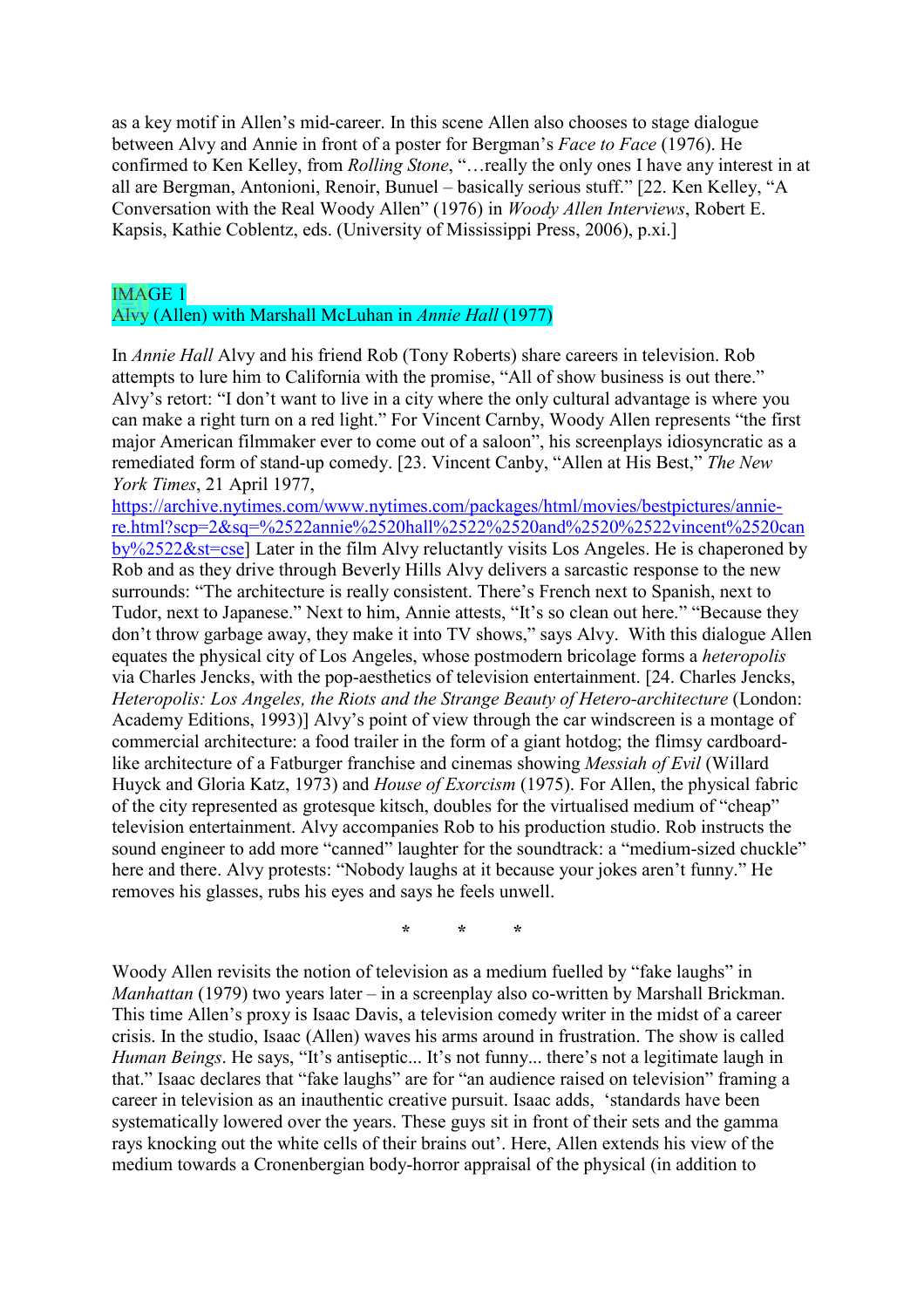psychological) health risks. Isaac quits his job in television as, once again, the creative protagonist strives to divorce himself from popular trash culture. For Allen biographer John Baxter, there is a clear parallel between the career crisis of Allen's characters from his midcareer film and his own trajectory as an artist as a "professional transmutation from comedy writing and comic performance to the production of comic and then serious films". [25. John Baxter, *Woody Allen: A Biography* (London: Harper Collins, 1998) p. 61)]

**\* \* \***

## IMAGE 2 Isaac (Allen) writing comedy for television in *Manhattan* (1979)

In *Hannah and Her Sisters* (1986) Mickey (Allen) is a live-comedy television producer caught between the support of his creative writing team and the commercially-minded censorship concerns of the network. In the back of house corridors of the studio one of these writers (John Turturro) reacts angrily to edits of his comic material – a sketch on the PLO (Palestine Liberation Organisation). The writer yells, "I don't want anybody tampering with my goddamn work without telling me." Mickey, to himself: "Christ this show is ruining my health" – another example of the link between television and poor health. In voiceover narration Mickey tells how his ex-producing partner has relocated to California, where "Every stupid show he produces turns out to be a big hit." The image in Mickey's mind is of his ex-partner hurtling through sunny streets of California, a backdrop of palm trees, gleefully bopping along to pop-music with headphones on. In the midst of a career crisis, Mickey asks, "What am I going to do with my life?" So, for Woody Allen, whilst television entertainment on the West Coast may prove lucrative – it's a sell-out from the perspective of an artist. This syncs with Allen's own experience having left the stability, and pay-check, of writing for network television in the 1960s (with Allen paid a substantial weekly salary) for the uncertainty inherent in developing his own creative projects. In *Hannah and Her Sisters* Mickey (first introduced with the title card "The Hypochondriac") has existential woes (related to his career in television) suffering a faux brain tumour, perhaps those "gamma rays" cited in *Manhattan*. Allen is clear in his view: if a career television doesn't kill your medically, then it certainly will artistically.

#### IMAGE 3

# Mickey (Allen) as television Producer in *Hannah and Her Sisters* (1986)

**\* \* \***

In *Crimes and Misdemeanours* (1989) Allen plays Clifford (Cliff) Stern an idealistic documentary filmmaker. His plight forms a parallel narrative to that of Judah (Martin Landau) an ophthalmologist who has decided to end an extramarital affair, by violent means, in order to maintain his family life. Allen's preoccupation with authenticity in creative careers returns in this film. Whilst Cliff is devoted to serious documentary projects, this decision impacts on his livelihood. In the character's own words his realm is, "little films on toxic waste and starving children." His current project (without a budget to speak of) is a film on philosopher Professor Louis Levy – played in a cameo from Martin S. Bergmann, psychologist and professor at New York University. When bickering with his wife Wendy (Joanna Gleason) over his ailing screen career, Cliff cites an "honourable mention" at the Cincinnati Film Festival as his career highlight to date. Wendy retaliates, citing Cliff's professional jealousy of her brother Lester (Alan Alda) who is a rich, successful (and narcissistic) network television producer. Cliff says, "You think I'm jealous of Lester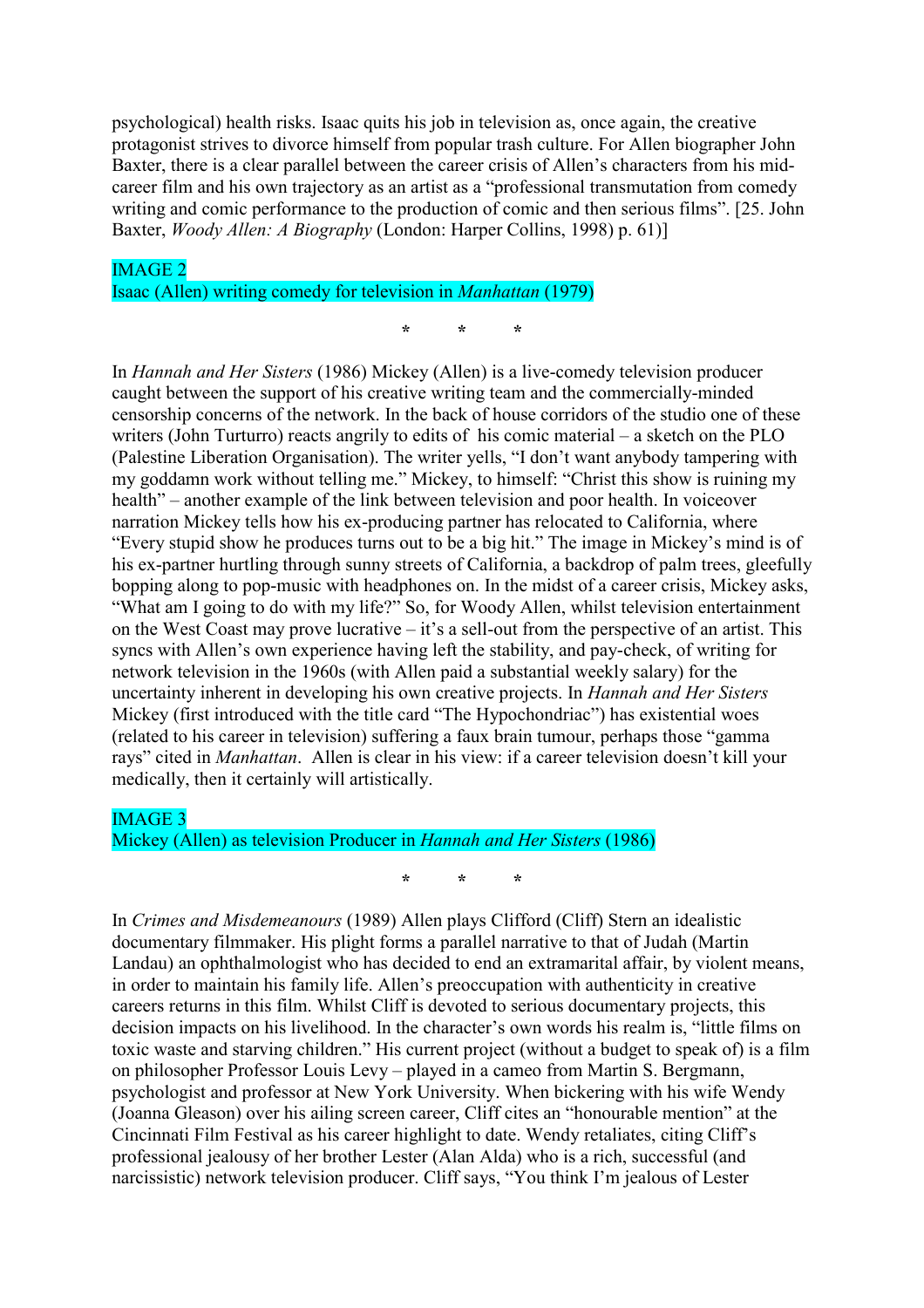because he's a television producer?" She replies, "No. I think you're jealous because he's a much-honoured, highly respected man and he's a millionaire 10 times over... and he's doing what you'd like to be doing."

#### IMAGE 4

#### Cliff (Allen) as documentary filmmaker in *Crimes and Misdemeanours* (1989)

At a party later on, with a glamorous young woman in his arms Lisa (Daryl Hannah), Lester doesn't hesitate to remind Cliff of his "closet full of Emmys." Wendy urges Lester to hire Cliff to make the profile of him set to appear on public television – an episode in the fictional series *The Creative Mind*. With sharply contrasting values, and struggling with his own creative dissatisfaction, Cliff is clearly a poor choice to produce a hagiographic portrait of Lester. But he takes the work, and it leads to romance with the show's PBS producer Halley Reed (Mia Farrow). A deal is at stake: if Cliff can complete this project, Halley can help produce his "serious" documentary on Professor Levy. However, Cliff can not contain his contempt of the pompous Lester, and his base career in television, and instead delivers a satirical documentary which compares him to Mussolini and Francis the Talking Mule [26. John Baxter, *Woody Allen: A Biography* (London: Harper Collins, 1998) p. 372)] His win is short lived. Whilst Cliff has fallen for Halley, it is Lester that she ends up with.

#### IMAGE 5

#### Physicist Nicholas Metropolis on television in *Husbands and Wives* (1992)

In *Crimes and Misdemeanours* an excerpt from Cliff's work-in-progress documentary on Professor Levy is revealed as a "talking head" interview cut-away shot of the television monitor. Allen returns to this use of the television set in his *mise-en-scene* in the opening scene of *Husbands and Wives* (1992), where Gabe (Allen) watches the physicist Nicholas Metropolis on screen. He quotes Einstein: "God does not play dice with the universe." Gabe's response: "No, he just plays hide and seek." This represents another aspect of the portrayal of television in the films of Woody Allen, where the medium is presented as at least having the *potential* to be a portal for knowledge and ideas, not just mindless entertainment. Whilst this may be true for public broadcast television with limited audiences, it serves as an idealistic portrait of the medium, which in the broad sweep of the late  $20<sup>th</sup>$  century veered towards 24-hour news, reality TV or informercial-laden cable television. In *Crimes and Misdemeanours* Cliff accompanies his young niece to the Bleecker Street Cinema – which offers a moment of respite from the travails of his creative career. Cliff counsels her "not to listen to her teachers, and especially not to go into showbusiness." The film poster shows the program: "Classic Films of the Thirties, Forties and Fifties". Cliff (Allen) is nostalgic for a different era of showbusiness and entertainment.

#### IMAGE 6

Cliff (Allen) at Bleecker St. Cinema in *Crimes and Misdemeanours* (1989)

#### **'MEETIN' WA'**

Following the premiere of *Hannah and Her Sisters* (1986) at Cannes, Woody Allen was coopted to appear in an unconventional 'press conference' staged by Jean-Luc Godard in a Manhattan hotel suite overlooking Central Park. Whilst Allen's own career had shifted from television to feature filmmaking, Godard's career had moved in the other direction – towards the small screen – in the lead-up to his remix-videotape-collage epic *Histoire(s) du cinéma* (1988-1998). In Godard's '*Meetin' WA'* he uses an intertitle, "The Big Leap" to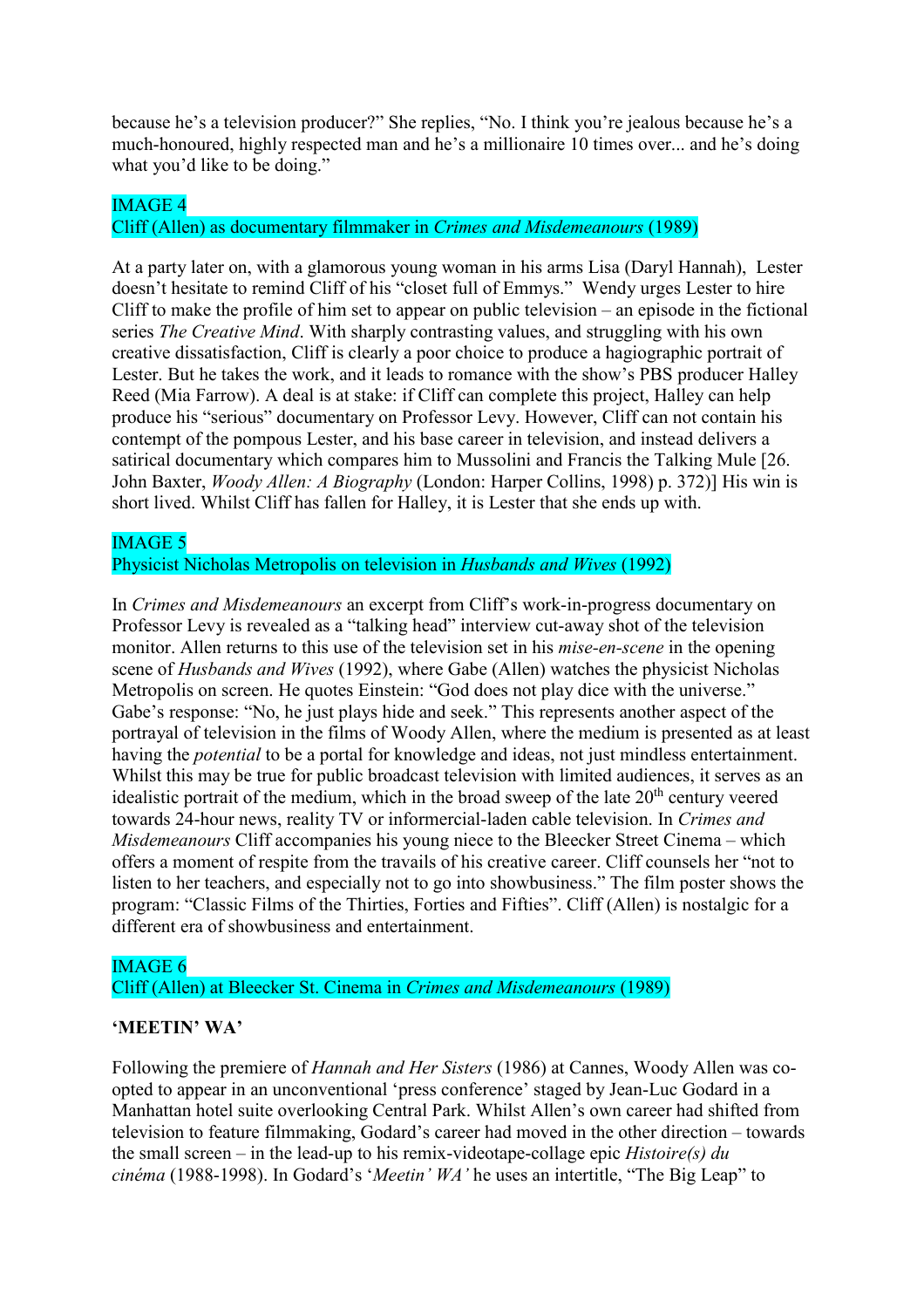introduce a discussion with Allen on the impact of television on cinema. Godard asks: "Do you think something has really changed in making movies because of the way TV is accepting or showing movies?" Allen replies, "I personally think that TV is a terrible influence on movies, absolutely terrible". Allen conveys a degree of generational bemusement that "young people's' first experience of the canon is frequently via television" and relays the travesty of watching *Citizen Kane* (1941) or *2001: A Space Odyssey* (1968) in a domestic setting.

# IMAGE 7

# Woody Allen in Jean-Luc Godard's *Meetin' WA* (1986)

In Jean-Luc Godard's *Meetin-WA* (1986) Woody Allen nostalgically recounts his own moviegoing experience in New York in contrast to the consumption of movies via home video – a precursor to Netflix "binge watching" television series. Allen reflects on the ritual of visiting the theatre, describing the experience as entering another "world", an artifice formed by "beautiful carpets and brass fixtures" in contrast to watching films on television, cast as "a much smaller, petty experience." Allen talks of screen scale: "to be able to sit there and see a big image." At this point Godard cuts away from the interview to a shot of himself in a blue-screen production studio. Here, he narrates the titles of a collection of VHS cassettes, in a self-reflexive image for the remediation of cinema as home video and his own work with the medium. Returning to the interview, Allen returns to his irrational fear of the cathode-tube, telling Godard, "there is that theory that if you stand too close to the cathode ray tube, y'know you can get radiation poisoning, eventually over the long run." Allen adds, "to me what's insidious about it [television] is, it tends to quell your loneliness'. In this unconventional portrait of Allen, the key themes I discuss in this article are already elucidated. Whilst Godard had explored the communicative and aesthetic potential of television in his radical works of the 1970s – and remix projects into the 1980s and beyond – for Woody Allen television remains an inferior experience and the dividing line between film and television is across the binary relations of: art versus commerce; city versus domesticity; social life versus loneliness and authenticity versus bad-faith.

# *CRISIS IN SIX SCENES*

Woody Allen's six-episode series *Crisis in Six Scenes* (2016), for Amazon Prime, represents a return to television, returning to the medium which launched his screenwriting career, over fifty years ago. With a few exceptions Allen has been committed to the feature form. In 1971 Allen completed *Men of Crisis: The Harvey Wallinger Story* for PBS, a satirical short television mockumentary targeted at the Nixon administration which proved too controversial to air. Reportedly Allen vowed to "stick to movies" after this experience – which he largely did. [27. Mark Zaloudek, "TV Producer Kuney earned many honors", *Herald-Tribune*, 16 November 2007, [https://www.heraldtribune.com/news/20071116/tv-producer-kuney-earned](https://www.heraldtribune.com/news/20071116/tv-producer-kuney-earned-many-honors)[many-honors\]](https://www.heraldtribune.com/news/20071116/tv-producer-kuney-earned-many-honors) In the mid-1990s, Allen wrote and directed *Don't Drink the Water* (1994) for ABC Network as a television adaptation of his own 1966 stage play which had earlier been adapted as a feature film by others (Howard Morris, 1969). Allen's foray with Amazon (some twenty years later) reflects the strategy of the streaming studios to woo high-profile film auteurs to the small screen. In light of the severing of Allen's contract with Amazon, discussed earlier, his 'return' to television appears to be short lived.

# IMAGE 8

Sidney 'S.J.' Munsinger (Allen) in *Crisis in Six Scenes* (2016)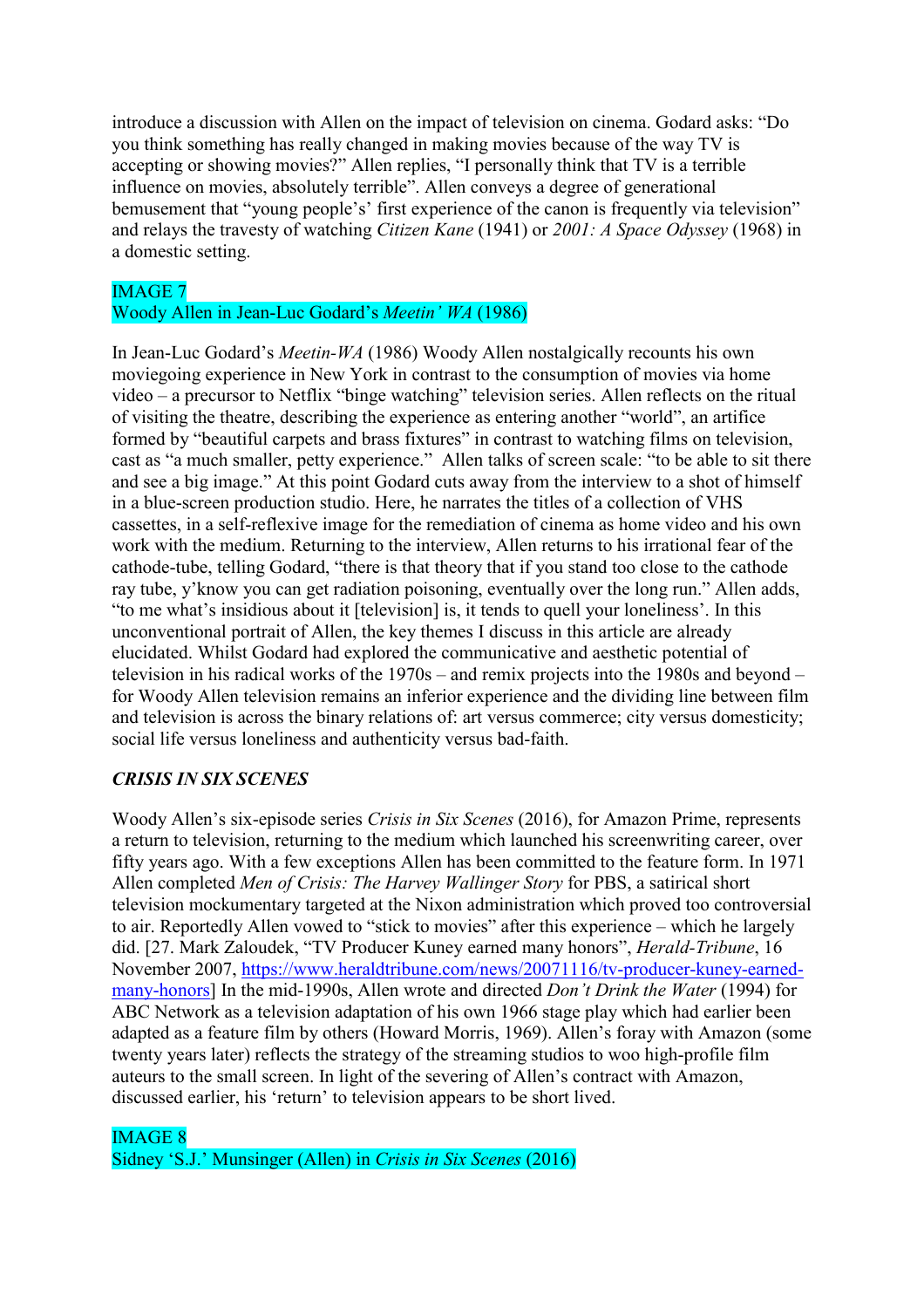*Crisis in Six Scenes* opens with a montage of archival footage from protest movements of the 1960s, with images of anti-war and civil rights marches. The slogans, symbols, gestures and spirit of the period are revisited. In one clip, the Black Panthers carry "Free Huey" placards (a reference to the jailing of Huey Percy Newton). This montage is set to the Jefferson Airplane song *Volunteers*, which includes the lyric: "One generation got old, one generation got sold." As a prelude to the drama series to follow this serves to establish the social upheaval and generational divide of the period. The cut from the archival footage is to Sidney Munsinger, or S.J. (Allen), at the barber. Allen holds a picture of James Dean as the inspiration for the haircut. "Give it your best shot is all I'm asking," he quips. This opening scene establishes Munsinger, in the late 1960s, as a retired advertising copywriter – and aspiring writer in his later years. The barber gives him cold comfort in his review of his recent creative output. Munsinger tells him he's changed track and is now "working on an idea for a television series." He adds, "Y'know it's very lucrative and there's not a lot of money in novels" (later in the series Munsinger, will refer to his own TV project as "that idiotic television thing"). In *Crisis in Six Scenes* television is positioned early on – as a conduit to the 1960s period and as a self-reflexive statement on Woody Allen's return to the medium. In addition, it represents continuity with respect to the relationship between Woody Allen and television, framed in this article, and returns as a key mode of "crisis" in the narrative.

The series was not well received. It was marked "for Woody Allen completists only" and resulting in "an ugly, miserable relationship, the narrative requirements of TV hate him [Woody Allen] back by reducing his masterful skills of character, dialogue and pacing to staggering weaknesses". [28. Nick Allen, "Amazon's "Crisis in Six Scenes" is for Woody Allen Completists Only", *Roger Ebert.com*, 28 September 2016, [https://www.rogerebert.com/demanders/amazons-crisis-in-six-scenes-is-for-woody-allen](https://www.rogerebert.com/demanders/amazons-crisis-in-six-scenes-is-for-woody-allen-completists-only)[completists-only\]](https://www.rogerebert.com/demanders/amazons-crisis-in-six-scenes-is-for-woody-allen-completists-only)For Charlie Lyne, writing in *The Guardian*, the series proved "a failure to engage with the medium in which it exists". [29. Charlie Lyne, "Crisis in Six Scenes: Woody Allen's TV show is proof he's finally lost the plot", *The Guardian*, 28 September 2016, [https://www.theguardian.com/film/2016/sep/28/crisis-in-six-scenes-woody-allen-miley](https://www.theguardian.com/film/2016/sep/28/crisis-in-six-scenes-woody-allen-miley-cyrus)[cyrus\]](https://www.theguardian.com/film/2016/sep/28/crisis-in-six-scenes-woody-allen-miley-cyrus) For Matt Zoller Seitz, "the most telling thing is about it is its structure: There isn't any to speak of. Allen seems to have paid no attention to the demands of the serialized narrative; his version of a TV series is a feature-length motion picture meat-axed into 23-minute chunks". [30. Matt Zoller Seitz, "Crisis in Six Scenes Is Woody Allen's Mad Men, Except Completely Tone-deaf", *Vulture,* September 28 2016,

[https://www.vulture.com/2016/09/woody-allen-crisis-in-six-scenes-review.html\]](https://www.vulture.com/2016/09/woody-allen-crisis-in-six-scenes-review.html) So whist it is often suggested that streaming forms provide additional flexibility for screenwriters to determine the flow and duration of their narratives – this mode of criticism demands adherence to new 'norms'.

## IMAGE 9

Lennie the Revolutionary (Miley Cyrus) in *Crisis in Six Scenes* (2016)

Richard Brody observes of *Crisis in Six Scenes* that this return to the period for Allen proves to be both "secondhand and spectatorial", given that his 1960s "weren't an age of protest and activism but of trying to establish himself, tooth and nail, as the filmmaker that he had decided to become". [31. Richard Brody, "Woody Allen's Secondhand Sixties Radicalism", *The New Yorker*, September 30 2016, [https://www.newyorker.com/culture/richard](https://www.newyorker.com/culture/richard-brody/woody-allen-crisis-in-six-scenes-radical-chic)[brody/woody-allen-crisis-in-six-scenes-radical-chic\]](https://www.newyorker.com/culture/richard-brody/woody-allen-crisis-in-six-scenes-radical-chic) Allen, at eighty years old, returns as an actor playing a suburban protagonist who shares a comfortable domestic life with his wife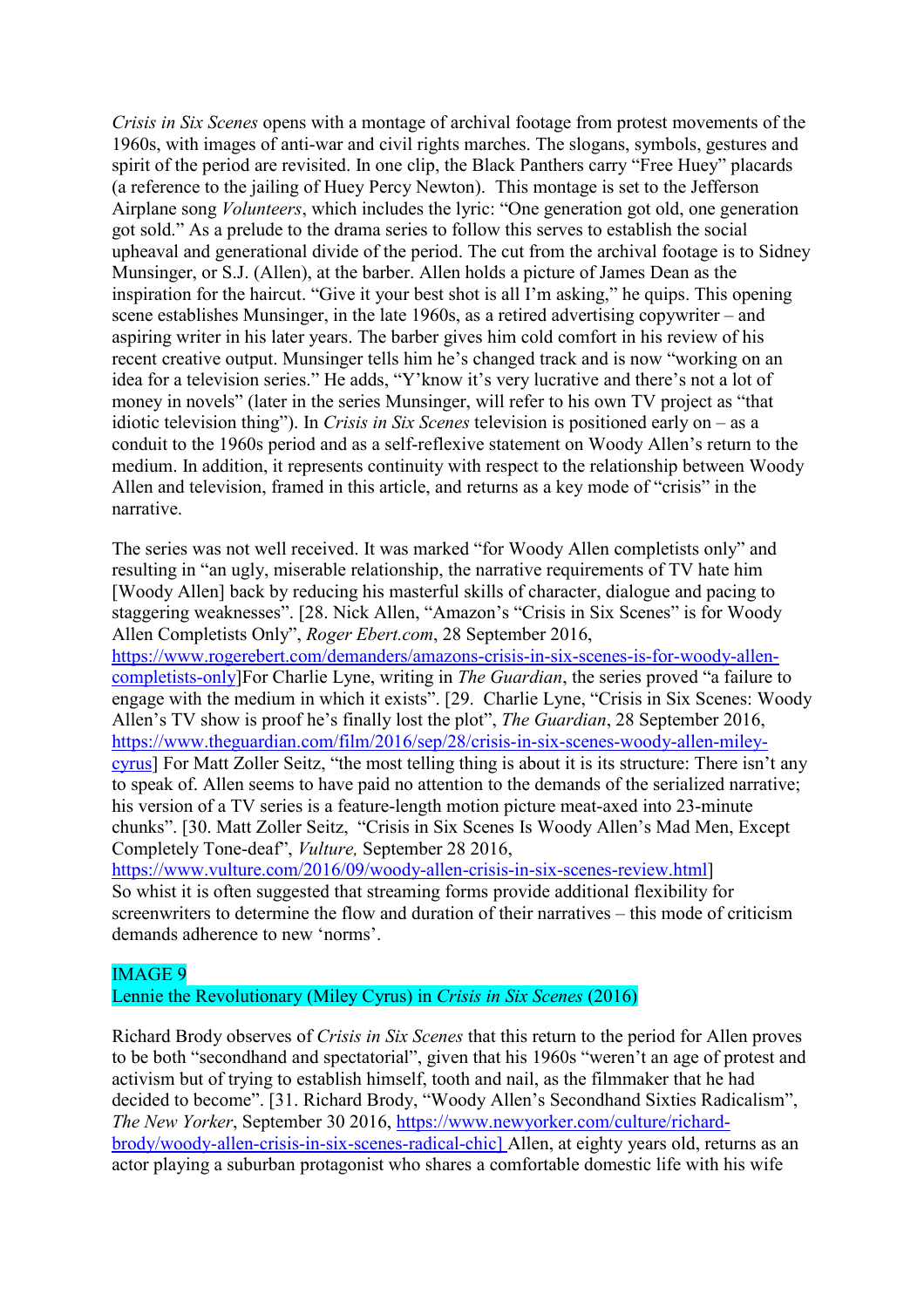Kay (Elaine May), a marriage counsellor who operates from a home office in their tasteful Briarcliff Manor residence. The "inciting incident" that disturbs Munsinger's semi-retired idyll is the arrival a young 1960s radical Lennie Dale (Miley Cyrus), a friend of the extended family, who breaks into their house in the middle of the night, drawing out Munsinger in his pyjamas, one step behind his wife. Lennie is on the run from the authorities in the wake of the bombing of a draft board office as protest against the Vietnam war. An act of "terror" in today's parlance. Lenny is a member of the "Constitutional Liberation Army". Allen, as Munsinger, mentions The Yippies (Abbie Hoffman is name-checked) and The Weather Underground to contextualise the radicalism of the time. In screenwriting terms, Munsinger's 'goal' is to remove this unwanted intrusion and return to a suburban bourgeois idyll. A complicating factor is that Lenny has gained the support of Kay and introduces her (and the all-women book club she chairs) to the manifestoes of Mao, Lenin and Marx.

To add to this, Lenny draws in the Munsingers' house guest Alan (John Magaro), the son of their friends, who is engaged and on-track to replicate his parent's conservative path. When Alan meets the dynamic Lenny – he has second thoughts. The household, and Munsinger by default, veer to the Left, but his primary objective is to evict Lennie and in the denouement, he achieves this goal by becoming her "getaway driver", delivering her to freedom. Brody finds parallels between *Crisis in Six Scenes* and Tom Wolfe's essay *These Radical Chic Evenings* first published in *New York Magazine* – in reference to an evening that united Manhattan's cultural elite with the Black Panthers. [32. Tom Wolfe, *Radical Chic & Mau-Mauing the Flak Catchers* (New York: Farrar, Straus and Giroux, 1970)] The evening hosted at composer Leonard Bernstein's Upper East Side penthouse was a social event and fundraiser for legal fees and family support of imprisoned members of the Black Panthers. For Brody:

This readiness of many people to fall for the virtuous-sounding but hollow, reckless, dangerous, and destructive rhetoric of dictatorial revolutionaries is the very throughline of the series. In that sense, "Crisis in Six Scenes" isn't just Allen's "American Pastoral"; it's also his version of "Radical Chic"— Tom Wolfe's vision of a social set in the nineteen-sixties, his social set, whose members came under the influence of a romantic ideological illusion and found themselves unintentionally spouting cant and defending terrorists and tyrants. [33. Richard Brody, "Woody Allen's Secondhand Sixties Radicalism", *The New Yorker*, September 30 2016, [https://www.newyorker.com/culture/richard-brody/woody-allen-crisis-in-six-scenes](https://www.newyorker.com/culture/richard-brody/woody-allen-crisis-in-six-scenes-radical-chic)[radical-chic\]](https://www.newyorker.com/culture/richard-brody/woody-allen-crisis-in-six-scenes-radical-chic)

In *Crisis in Six Scenes*, which begins with a prologue of archival protest footage, the television set returns as part of the *mise en scène* within the suburban setting. After a dinner party with friends, Sidney and Kaye retire to their lounge to watch the news, which features reporting on Vietnam and an update on the actions of Lennie's "Constitutional Liberation Army", foreshadowing her arrival late that night. In Allen's direction for this scene, he places the camera in the position of the television set to capture the gaze of the characters towards the screen. Later, in Episode 5, Sidney reluctantly (encouraged by Kaye) agrees to collect a suitcase of 30,000 Cuban pesos for the revolution and as one more step towards removing Lennie from his life. They become accomplices in this pursuit which brings them back into the city and adds excitement to their relationship. Kaye welcomes the adventure and so does Sidney without admitting it.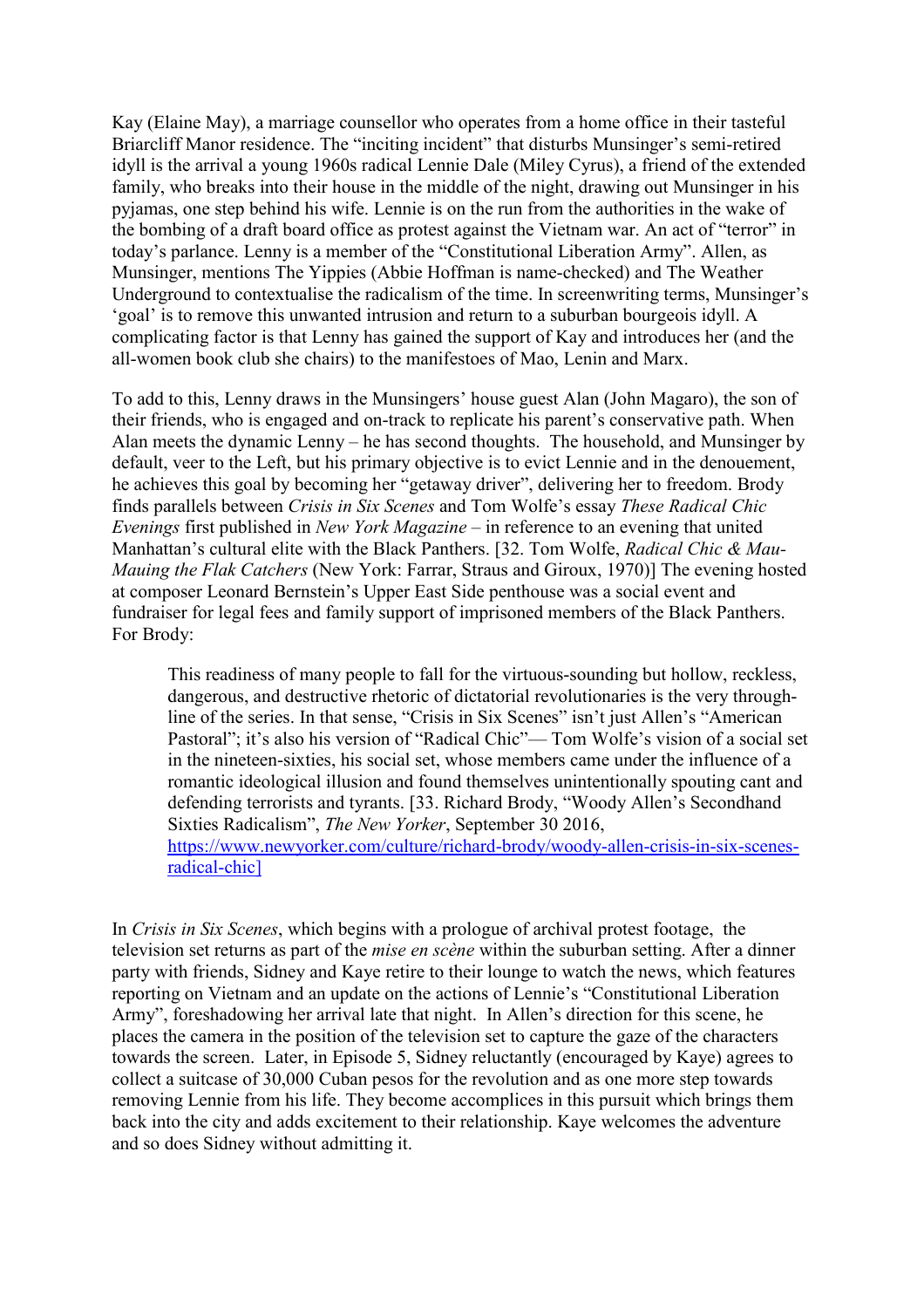### IMAGE 10: Interior congestion in *Crisis in Six Scenes* (2016)

For *Crisis in Six Scenes* Allen exploits the low-budget model of "Containment" for screenwriting. [34. Michael Brindley, "Writing the Low Budget Feature: Concept, Collaboration, Cast, Control and Containment" in *Low Means Low: The Collected Papers*, ed. Catherine Knapman (Sydney: Australian Film Commission)] The six-part series was in production for three weeks with Woody Allen working at a rapid pace as usual. His directorial approach to television is consistent with his approach to feature film production based on wide shots (and master shots) over close-ups or cutaways in order to minimise camera (and lighting) setups to work sustainably at (relatively) low budgets. Interestingly, whilst the story is centred around a single location (the Munsinger's family home) the arrival of Lennie resulted in a "metropolitanisation" of the suburbs. That is, as the story progresses, Sid and Kaye's domestic quarters become a site of increasingly frenzied activity and congestion. This is most pertinent In Episode 6 where the hallways and living spaces of the Munsinger residence are at capacity, with Sid and Kaye, their social set, the young fiancés, the radicalised book club, members of the CLA, the Black Panthers and other players all occupying the scene. Allen pulls and pushes this sea of characters from one cramped domestic space to the next. So, whilst it is uncharacteristic for Allen to centre a screenplay on the suburbs this, in fact, proves a ruse, to the extent that he imbues the suburban spaces with the congestion of a New York City sidewalk. Against the criticism of the series, Allen's *Crisis in Six Scenes* reveals a more classical approach to screenwriting, and the staging of dramatic scenes, for television. In contrast to the typical gloss of "high production values" as prestige television, and as a proxy for "the cinematic", Allen's contribution to contemporary episodic television draws on the writer/director's experiences in the traditions of the cinema from the 1930s and 1940s.

*Crisis in Six Scenes* is consistent with the key premise of this article, which examines Woody Allen's relationship with television as one of crisis. At the outset of the series, Sid Munsinger's barber probes his creative anxieties and remains sceptical of Sid's transition from literary writing to screenwriting, when he asserts that "a TV show is considered low-brow compared to a book." In Episode 3 this assessment comes to fruition when Sidney pitches his "highconcept" television show to a pair of corporate "suits". His pitch: "A kooky family... they live in caves... but they're Neanderthals." He introduces Mel (Bobby Slayton), his writing partner, as a screenwriter "great at jokes". Sidney adds: "I'm very good at texture." The *mise en scène* encasing the executives features their golden award statues next to piles of (unproduced?) manuscripts. Once again, Allen ridicules the status of commercial television development.

By Episode 6 of *Crisis in Six Scenes,* Sidney's transition from literary writing to screenwriting for television has failed. In the dénouement it is a case of literary mis-identification that ultimately sets Lennie free, when a (less than sharp) policeman mistakes S.J. Munsinger for the novelist J.D. Salinger. He asks for an autograph – which enables Lennie to flee. The final scene in the series shows the marital couple, Sid and Kaye, resting in bed. He confides his creative anxieties to his wife asking, 'Do you think it's in me to write a novel as good as *The Catcher in the Rye?*" It is at this point that Sidney abandons writing his television show and returns to literature – following the advice of his barber in Episode 1. Consistent with the view presented here on Woody Allen's relationship to television – as one of creative crisis in the search for authenticity – it is in the act of aiding Lennie's escape that Sidney Munsinger returns to his authentic creative self, and retains his bold ambition to write the Great American Novel. Using this analogy, from literature to screen, Woody Allen has consistently found creative